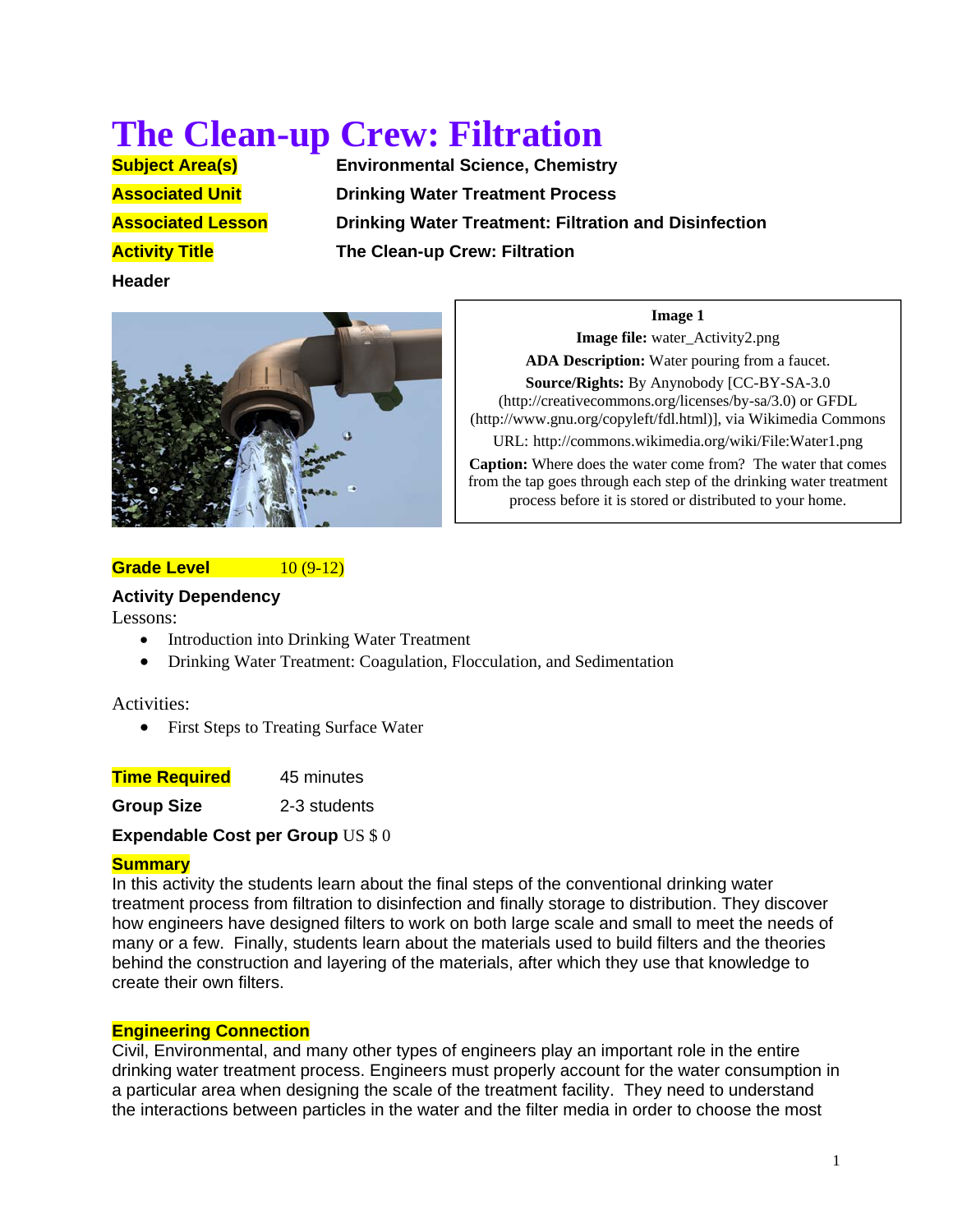effective materials for efficient filtration. Engineers need to identify the best method for disinfection, storage, and distribution of the water after it has been filtered. Without the expertise of many different types of engineer's, drinking water treatment plants would not operate with near the efficiency or quality they do today.

## **Engineering Category** = #2

Choose the category that best describes this activity's amount/depth of engineering content:

- 1. Relating science and/or math concept(s) to engineering
- 2. Engineering analysis or partial design
- 3. Engineering design process

#### **Keywords**

clean water, drinking water treatment, filters, filtration, purifying, water purification, water treatment

#### **Educational Standards**

*National and State* 

Texas Essential Knowledge and Skills for Science, 2009, Environmental Systems 5(B): Identify source, use, quality, management, and conservation of water.

#### *ITEEA Educational Standard(s)*

ITEEA, Standard 1, Grades 9-12, J. The nature and development of technological knowledge and processes are functions of the setting.

ITEEA, Standard 9, Grades 9-12, K. A prototype is a working model used to test a design concept by making actual observations and necessary adjustments.

#### **Pre-Requisite Knowledge**

#### **Learning Objectives**

After this activity, students should be able to:

- Identify and explain the last three steps of the drinking water treatment process.
- Evaluate the design of a filter compared to large scale filters in water treatment plants
- Explain the importance of filtration for water quality

#### **Materials List**

Each group needs:

- One 2-Liter Bottle
- Marker/Pen
- Masking Tape
- 1.5 Liters bayou water or other water from a source with high turbidity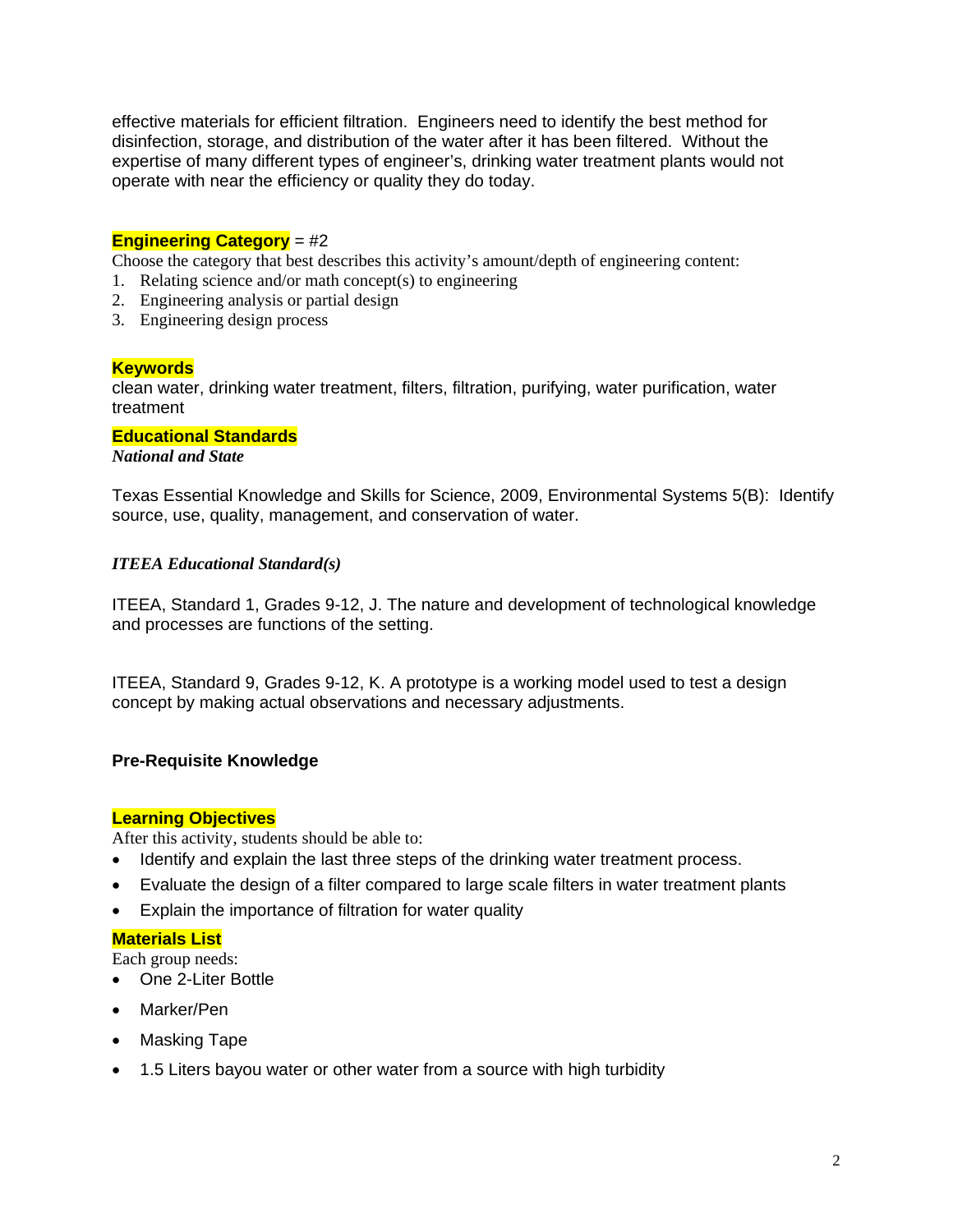- $\circ$  If students participated in the TeachEngineering activity labeled: First Steps to Treating Surface Water they should filter the water that they prepared the day before using coagulation, flocculation, and sedimentation.
- Pre-drilled Plastic Cup
- Small Clear Plastic Cup
- Safety Equipment: Goggles and Apron
- The Clean-up Crew: Filtration Notes and Activity Guide WKS (one per person)

To share with the entire class:

- Aqua Culture Small Pebbles Aquarium Gravel, 5 lb. (11kg)
- Crystal Clear Polish AC with Mesh Bag Activated Carbon 5 gallon bucket (18.95 L)
- Mason Sand (course grain) 1 bag
- Catchment Container (used to catch water as students filter the test water)

Teacher needs:

- Extra Trash Cans
- **Spectrometer**
- Spectrometer Test Tubes

#### **Introduction / Motivation**

Has anyone ever used a filter before? What are some examples of filters that individuals might use on a daily basis? Do water treatment plants use similar devices for water filtration?

There are many water treatment plants around the world which purify millions of gallons of water a day from lakes, rivers, and reservoirs to be used for drinking and other purposes. How can these treatment plants take dirty water and make it safe enough to drink? Scientists and engineers have developed a method for treating water that we will call the conventional drinking water treatment process because it's the most common and widely accepted process. It consists of six main steps: coagulation, flocculation, sedimentation, filtration, disinfection, and finally storage. In today's activity we will be focusing on the last three steps of the process.

(Teacher follows the Drinking Water Treatment PowerPoint to introduce the last three stages of water treatment and the activity procedure.)

(Have Drinking Water Treatment PowerPoint ready: Start at slide 40)

What is diffusion? How is diffusion related to filtration? What is the purpose of filtering water and is the water drinkable after this stage in the process? Filtration is related to diffusion because it is one way in which filters remove flocs formed during the flocculation stage from the water. As flocs pass over the filter media they stick to the collectors either by diffusion, interception, or by gravity. What is filter media? Filter media are the materials used in the filter to collect the flocs. The media in the filter are also called collectors because they stick to and "collect" the remaining particles in the water. The most common filter media used today are sand, gravel, and possibly a charcoal based material layered on top of each other. The order of the layers is important so that all the filtration does not just occur at the top but throughout the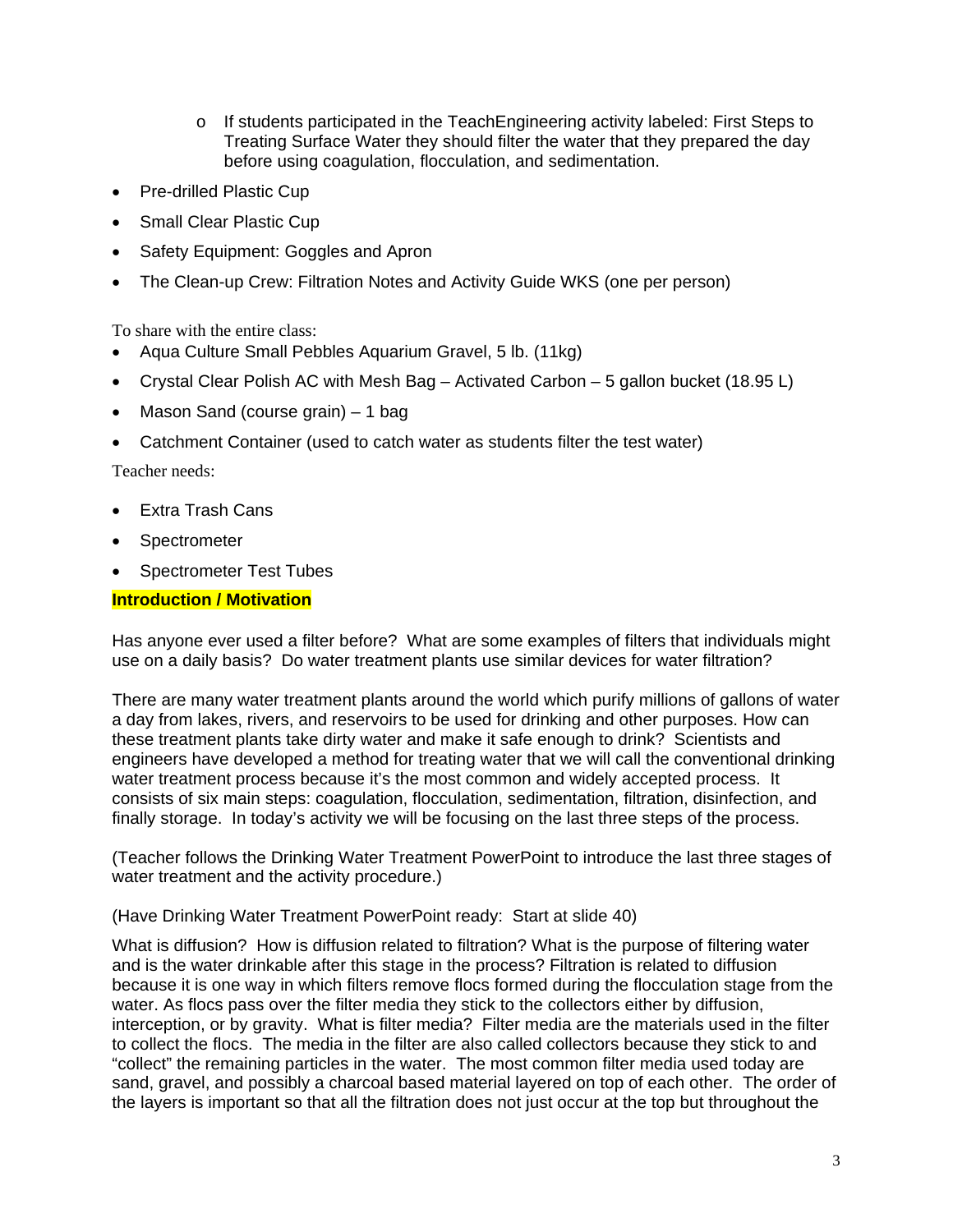entire filter. Engineers have discovered that by putting gravel on the bottom, the sand in the middle, and the charcoal material on top, filters perform at maximum capacity and depth filtration can be achieved. Filters must also be monitored, maintained, and periodically cleaned in order to keep them functioning at a high efficiency. There are three main stages of filtration called ripening, pseudo-steady state, and backwashing which is determined by the length of time and amount of water the filter has processed. Ripening occurs just after the filter has been cleaned and is considered a conditioning stage in which water is run through the filter to waste. A filter does not immediately begin working with maximum efficiency so water is passed through during ripening until the filter begins collecting a sufficient amount of particles. Once the filter begins operating effectively it is considered in pseudo-steady state. This is the stage is which the water that passes through the filter can be collected and disinfected. Over a period of a couple days the filter becomes saturated with particles and must be cleaned through a process called backwashing. In this stage water is pushed in the reverse direction through the filter until the particles are removed from the filter media and ripening can begin again. The final step in removing the particles from the water after it has gone through coagulation, flocculation, and sedimentation is filtration.

Filters are the last step in separating the flocs and any remaining particles from the water before it is disinfected and stored or distributed. It is extremely important to have an efficient, wellfunctioning filter because it is the last line of defense in particle removal. Once the water is filtered it's still not safe to drink because filters are not able to remove microorganisms which might still be in the water. The final step of the treatment process before the water is clean and safe enough to drink is the disinfection stage. Chlorine, Ozone, or UV radiation is used during disinfection to kill any remaining microorganisms making the water safe enough to drink. The only thing left to do once the water has been disinfected is to store or distribute the water for use as needed. By the end of today's activity we will be able to design, construct, and critique the filters we built as well as explain the final stages of the water treatment process and their purpose.

| <b>Word</b>  | <b>Definition</b>                                                                       |
|--------------|-----------------------------------------------------------------------------------------|
| backwashing  | cleaning the filter media by pushing water through the filter in the opposite direction |
| coagulation  | adding a chemical agent to the water to destabilize the particles                       |
| collector    | the filter media (each particle)                                                        |
| diffusion    | particle movement from high concentration to low concentration                          |
| filtration   | removing remaining flocs by passing the water through a media filter                    |
| filter media | material used in the filter. Ex. sand, activated carbon, gravel                         |
| flocculation | mixing the water to allow the particles to collide and form flocs                       |
| pseudo-      | stage in which the filter is functioning at maximum capacity; optimal floc removal      |
| steady state |                                                                                         |
| ripening     | stage in which the filter is being conditioned by filtering to waste                    |
| disinfection | adding a chemical agent (Chlorine) to kill any remaining microorganisms                 |

# **Vocabulary / Definitions**

# **Procedure**

# **Before the Activity**

- Pre-wash all the filter media (pebbles, sand, and activated carbon) until wash water is clear.
- Pre-drill the plastic cups with four holes at the bottom.
- Collect water the kids will use for filtration
	- $\circ$  If this activity is being completed in conjunction with the TeachEngineering activity: First Steps to Treating Surface Water, they should filter the water treated the previous day.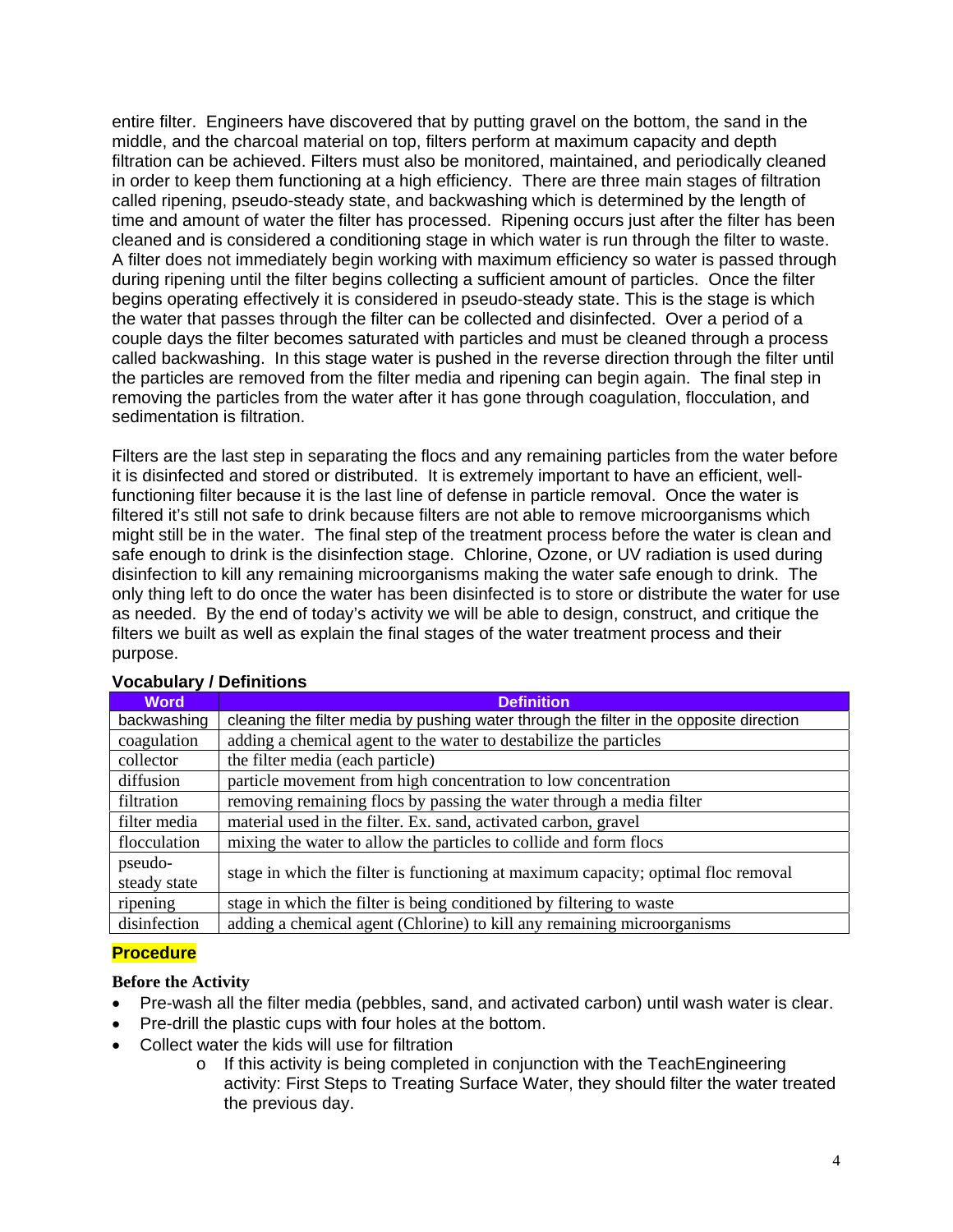- Setup stations with the sand, activated carbon, and pebbles in buckets that kids can easily scoop the materials from and transfer to their filter cups.
	- o Pre-fill cups sitting next to each station modeling the maximum amount of sand, activated carbon, and pebbles the kids can use.
- Setup catchment containers around the room to collect the water as kids filter their test water (lab sinks will also work).
- Safety Equipment: Aprons and Goggles
- Ready two large trash cans: One trash can will be used to dispose of 2-Liter bottles and plastic cups and the other will be used for disposing of the wet filter media.
- Make copies of the Clean-up Crew: Filtration Notes and Activity Guide WKS (one per person)

# **With the Students**

- 1. Teacher starts with question: What is diffusion?
- 2. Teacher presents the section of the PowerPoint entitled Drinking Water Treatment Processes: Filtration, Disinfection, Distribution – Slides 40 to 48.
	- Student's complete fill in notes (The Clean-up Crew: Filtration Notes and Activity Guide WKS) as teacher presents (15 min).
- 3. Teacher divides the class into groups of 2-3 (material availability may determine group size)
	- a. Students should remain in the same groups if this activity is being used in conjunction with the TeachEngineering activity: First Steps to Treating Surface Water.
- 4. Teacher poses challenge question: Is it possible to design a filter that works with the materials setup around the room?
- 5. Teacher will briefly explain to the students the setup of the room and the order of the procedure for making their filters. Also show the students the models for the maximum amounts of sand, activated carbon, and pebbles they can use in constructing their filter.
- 6. Students will get safety equipment (Aprons and Goggles) and sit back down with their groups.
- 7. Students discuss and plan the design of their filter. Before students actually construct the filter they need to draw out their design on the Clean-up Crew: Filtration Notes and Activity Guide WKS.
- 8. Teacher advances PowerPoint to slide 50.
- 9. Students follow directions on slide 50 and record observations on the Clean-up Crew: Filtration Notes and Activity Guide WKS.
- 10. Teacher continues advancing the slides and students continue to follow step-by-step instructions. Stop at slide 52.
- 11. Make sure students properly dispose of all materials and accurately recorded their observations, procedures, and transmittance of their filtered water on the Clean-up Crew: Filtration Notes and Activity Guide WKS.

**Image file:** sand\_filter\_Activity2.jpg

**ADA Description:** Sand filter at a raw water treatment plant.

**Source/Rights:** By Alain Manceau (Own work) [CC-BY-SA-3.0 (http://creativecommons.org/licenses/bysa/3.0) or GFDL (http://www.gnu.org/copyleft/fdl.html)], via Wikimedia Commons

URL: http://commons.wikimedia.org/wiki/File:Sand\_filter.jpg

**Caption:** The picture shows a sand filter in a sand filtration plant for treating raw water.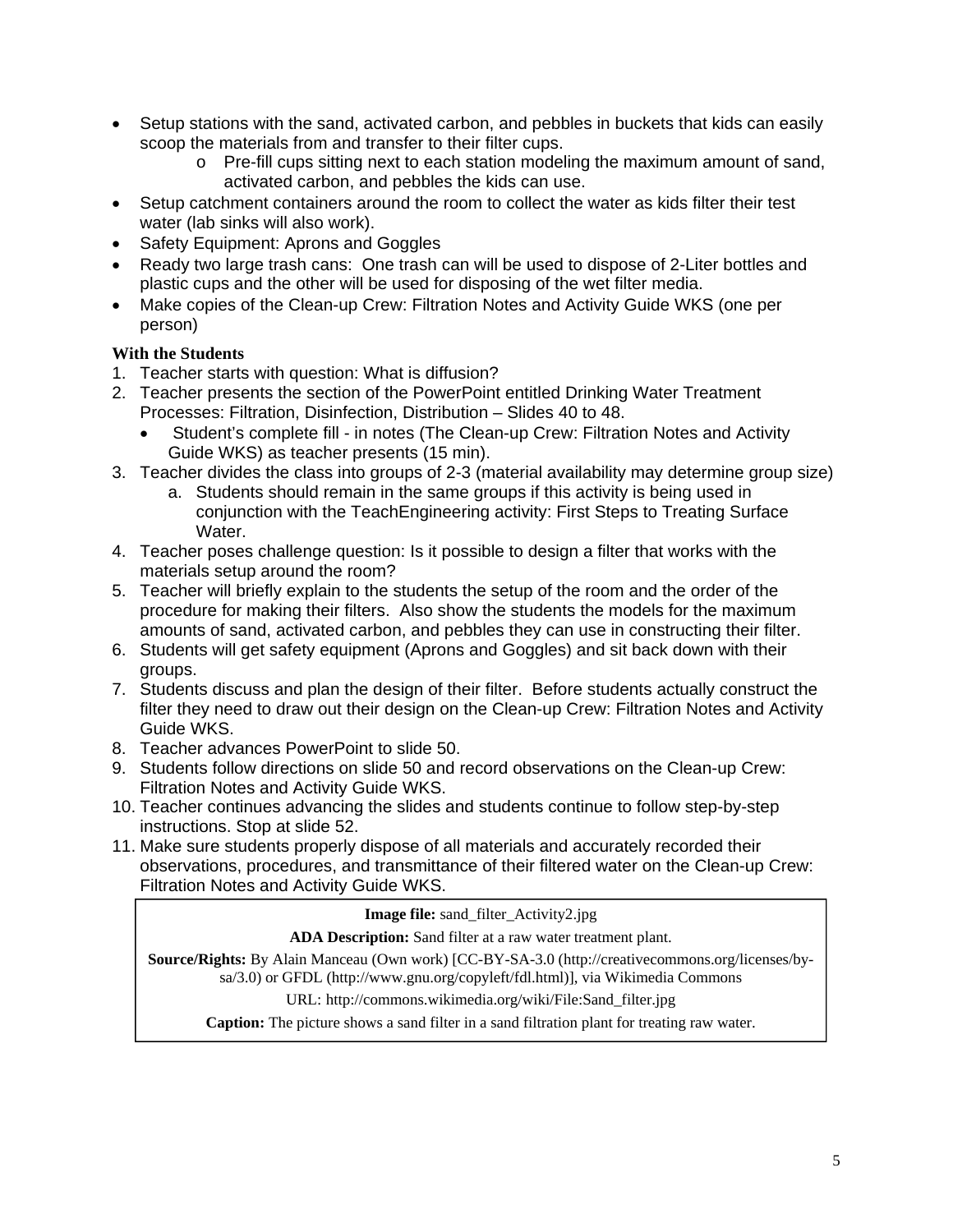

# **Attachments**

Lesson3\_quided\_notes\_and\_Activity2.docx

#### **Safety Issues**

- Students should wear Aprons and Goggles.
- Make sure the students do not drink the filtered water.
- Make sure all spills get cleaned up immediately because the floor will be slippery.

#### **Troubleshooting Tips**

- Teacher needs to rinse all filter media before filter construction otherwise the dirt from the media will run through and dirty the filtered water.
- Teacher needs to have extra trash cans for the plastic cups, 2-Liters, and all the used filter media.

#### **Investigating Questions**

#### **Assessment**

#### **Pre-Activity Assessment**

*Brainstorming:* Challenge Question: Is it possible to design a filter that works with the materials setup around the room?

> • The challenge question can first be open for class discussion but allow the students to discuss their answers to the class with more detail in their small groups.

#### **Activity Embedded Assessment**

*Lab Notation:* As the students participate in the activity they should be recording every step of the procedure with enough detail that it can be reproducible by another scientist.

- Students should record enough detail and accuracy in their lab documentation to submit a lab write-up at the end of the activity.
- *Lab Write-up:* This activity and assessment corresponds to the TeachEngineering Activity titled: First Steps to Treating Surface Water. This lab write-up assessment can be completed separately or in conjunction with the First Steps to Treating Surface Water Activity but the student's methodology section should reflect both activities if completed in conjunction with each other. Following the activity the students will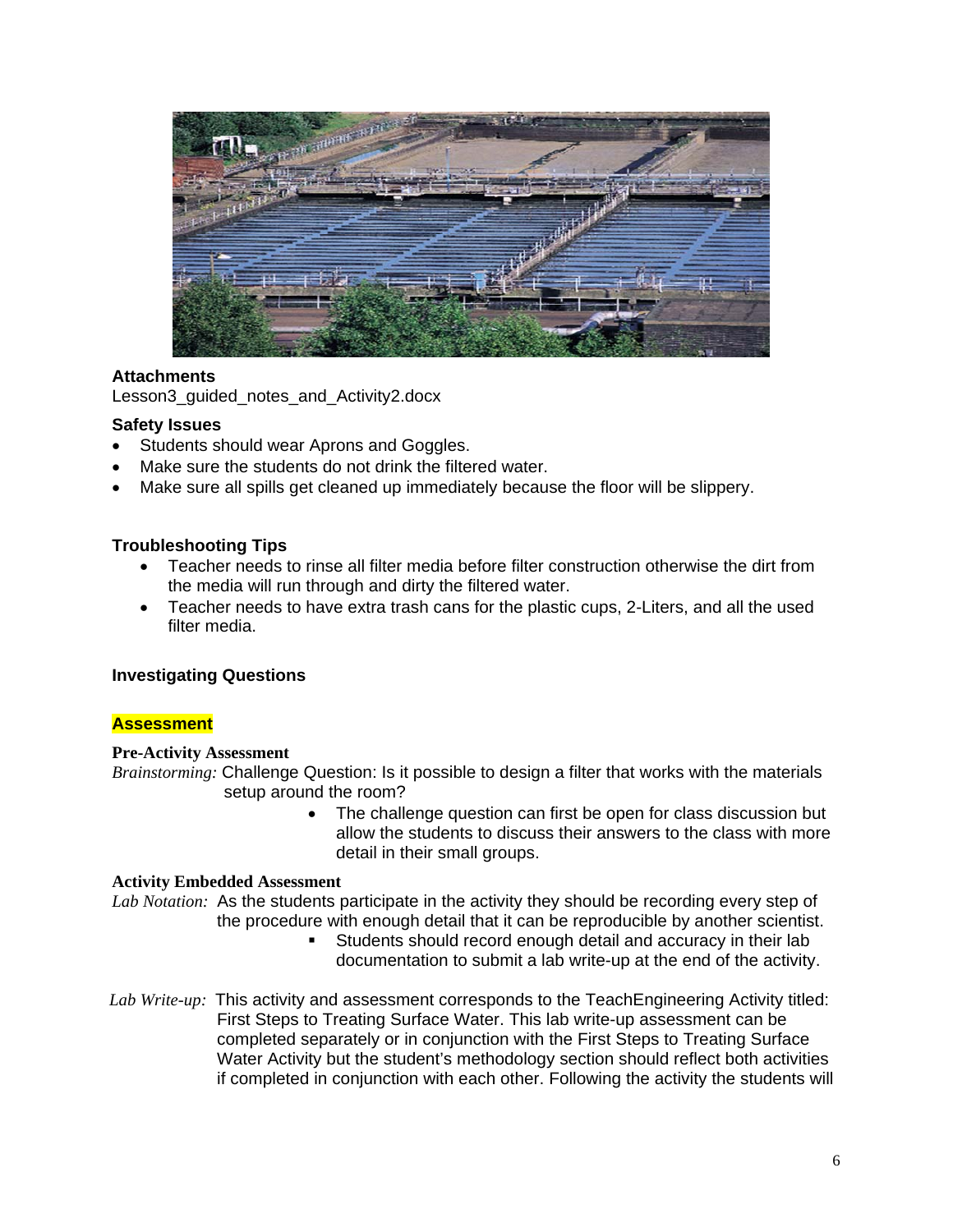be asked to create an official lab write up including a background, methodology, and conclusion section.

## *Write up Requirements:*

 *General Requirements:*

- Each section of the paper needs to be at least one paragraph in length (Each paragraph should be minimum 5 sentences).
- Grammar and spelling should be correct.
- Typed or hand written in pen.
- (Optional) No use of personal pronouns.

# *Background Suggestions:*

- What percentage of Earth's water is usable for drinking water treatment and where does it come from?
- What are the pros and cons of using ground and surface water?
- What are the main types of water contaminants?
- What are some different techniques engineers and scientists have developed for treating water?
- Why is water treatment important?

 *Methodology Suggestions:* 

- Use vocabulary when describing each step of the water treatment process.
- Include enough detail in each step of the procedure so that the reader could repeat the each step of the experiment exactly as the original.

*Conclusion Suggestions:* 

- Restate the hypothesis and describe whether or not it was supported or refuted.
- Discuss results (transmittance after completion of one or both of the water treatment activities) and any limitations or successes that led to the irregular or expected outcome.

# **Post-Activity Assessment**

*Summative Assessment:* Following the completion of the TeachEngineering Unit: Drinking Water Treatment Processes the students will be given the attached summative assessment, Drinking Water Treatment Quiz.

# **Activity Extensions**

# **Activity Scaling**

- For lower grades, ?
- For upper grades,  $\qquad$ ?

# **Additional Multimedia Support**

**References**

**Other**

**Redirect URL**